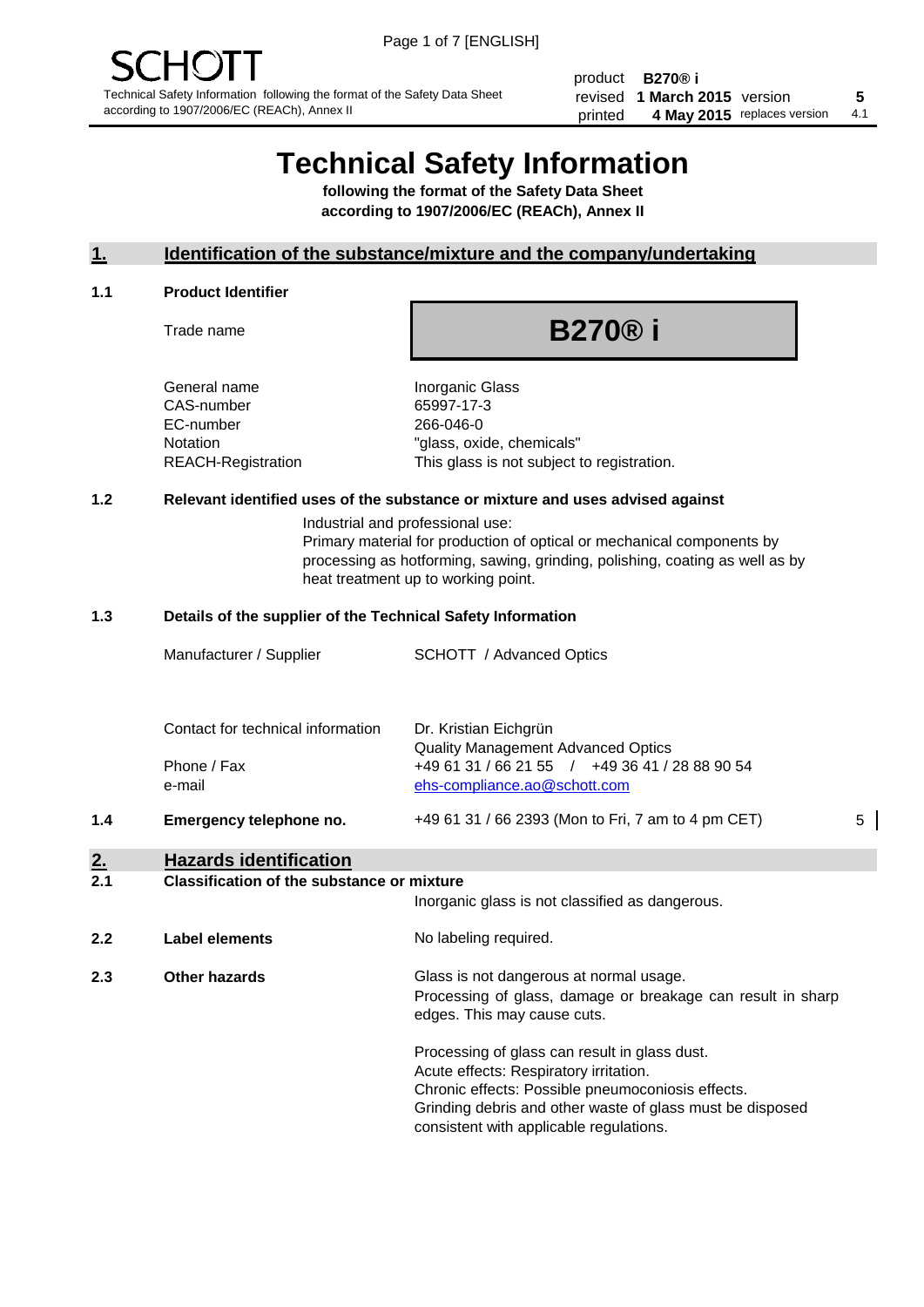### **3. Composition/information on ingredients**

#### **3.1 Substances**

As the substance glass is not included in the candidate list of substances of very high concern, currently there are no information duties according to article 33 of REACH. However for the production of glass we may use substances, which are on the candidate list and had been included in Annex XIV of the REACH regulation or could be included in future . These powdery substances are not present as such in the final glass; they are fully integrated into the glass matrix through the melting process. Thus they loose their original characteristics. The main components are listed as additional information in chapter 16. For more information please refer to ehs-compliance.ao@schott.com.

#### **3.2 Mixtures**

Glass is classified as substance acc. to regulation (EC) No 987/2008 (amending of Reach-Reg.).

#### **4. First aid measures**

#### **4.1 Description of first aid measures**

| <b>General information</b> | Glass is no hazardous substance. The following information<br>refer to glass dust and glass splinter which may result from<br>processing or breakage. |
|----------------------------|-------------------------------------------------------------------------------------------------------------------------------------------------------|
| <b>After inhalation</b>    | Supply fresh air; consult doctor in case of complaints                                                                                                |
| After skin contact         | Normally not dangerous.                                                                                                                               |
|                            | Consult doctor in case of complaints.                                                                                                                 |
| After eye contact          | Rinse under running water.                                                                                                                            |
|                            | Consult doctor in case of complaints.                                                                                                                 |
| <b>After swallowing</b>    | Consult doctor                                                                                                                                        |

#### **4.2 Most important symptoms and effects, both acute and delayed**

none known

**4.3 Indication of immediate medical attention and special treatment needed** 

|     |                                                                     | none                           |
|-----|---------------------------------------------------------------------|--------------------------------|
| 5.  | <b>Fire fighting measures</b>                                       |                                |
| 5.1 | <b>Extinguishing media</b>                                          | no requirements                |
| 5.2 | Special hazards arising from the substance or mixture               | none. Glass is noncombustible. |
| 5.3 | <b>Advice for firefighters</b>                                      | none                           |
| 6.  | <b>Accidental release measures</b>                                  |                                |
| 6.1 | Personal precautions, protective equipment and emergency procedures |                                |
|     |                                                                     | none                           |
| 6.2 | <b>Environmental Precautions</b>                                    | none                           |
| 6.3 | Methods and material for containment and cleaning up                | none                           |
| 6.4 | Reference to other sections                                         | none                           |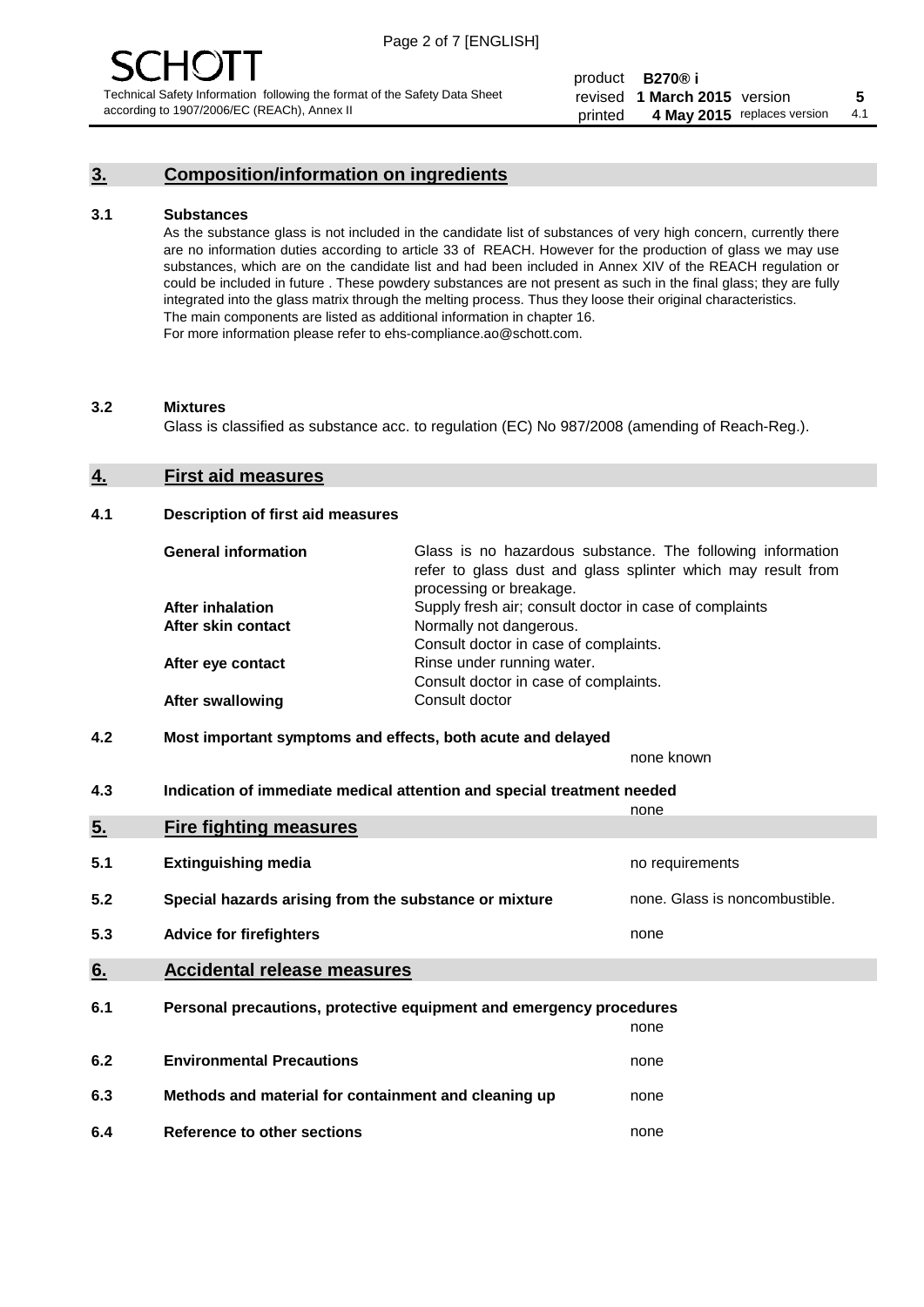

product **B270® i** revised **5 1 March 2015** version printed 4 May 2015 replaces version 4.1

| <u>Z.</u> | <b>Handling and storage</b>                                                                                                                                                                                                                                                                                                                                                                                                    |                                                                                                                                                                                                                                                                                                                                        |
|-----------|--------------------------------------------------------------------------------------------------------------------------------------------------------------------------------------------------------------------------------------------------------------------------------------------------------------------------------------------------------------------------------------------------------------------------------|----------------------------------------------------------------------------------------------------------------------------------------------------------------------------------------------------------------------------------------------------------------------------------------------------------------------------------------|
| 7.1       | <b>Precautions for safe handling</b>                                                                                                                                                                                                                                                                                                                                                                                           | Avoid breakage because of injury risk by sharp edges.                                                                                                                                                                                                                                                                                  |
| 7.2       | Conditions for safe storage, including any incompatibilities                                                                                                                                                                                                                                                                                                                                                                   | Store in dry environment. Avoid excessive humidity.                                                                                                                                                                                                                                                                                    |
| 7.3       | Specific end use(s)                                                                                                                                                                                                                                                                                                                                                                                                            | see section 1.2                                                                                                                                                                                                                                                                                                                        |
| <u>8.</u> | <b>Exposure controls / personal protection</b>                                                                                                                                                                                                                                                                                                                                                                                 |                                                                                                                                                                                                                                                                                                                                        |
| 8.1       | <b>Control parameters</b><br>Regulation<br>Value<br>0,3 mg / $m3$<br>peak limit<br>no information<br>teratogenic                                                                                                                                                                                                                                                                                                               | In case of dust formation, declaration for FUSED SILICA, CAS-No: 60676-86-0<br>TRGS 900 - GERMAN OCCUPATIONAL EXPOSURE LIMIT VALUES (01/2006)<br>(EXPOSURE LIMIT VALUE) with reference to the respirable fraction.<br>There is no reason to fear a risk of damage to the developing embryo<br>or foetus when limit value is adhered to |
| 8.2       | <b>Exposure controls</b><br>Technical measures and appropriate work processes have higher priority than personal<br>protective equipment. Provide adequate ventilation by local exhaust ventilation or ventilation<br>in general.<br>Adequate assessment tools for verification of effectivity of the protective measures includes<br>methods of measurements as described in "Technischen Regeln for Gefahrstoffe (TRGS) 402. |                                                                                                                                                                                                                                                                                                                                        |
|           | <b>Respiratory Protection</b>                                                                                                                                                                                                                                                                                                                                                                                                  | Technical measure: wet grinding/processing, avoid dust<br>formation.<br>If glass dust or particulates are above the national exposure<br>limits use a national approved respirator for dust and fibers.                                                                                                                                |
|           | <b>Hand Protection</b>                                                                                                                                                                                                                                                                                                                                                                                                         | Use protective gloves and safety wristbands for protection<br>against cut injuries.                                                                                                                                                                                                                                                    |
|           | Eye Protection                                                                                                                                                                                                                                                                                                                                                                                                                 | Use industrial safety glasses that meet national standards.                                                                                                                                                                                                                                                                            |
|           | <b>Personnel Protection</b>                                                                                                                                                                                                                                                                                                                                                                                                    | Use safety skirting for protection from sharp edges.<br>Wear safety shoes.                                                                                                                                                                                                                                                             |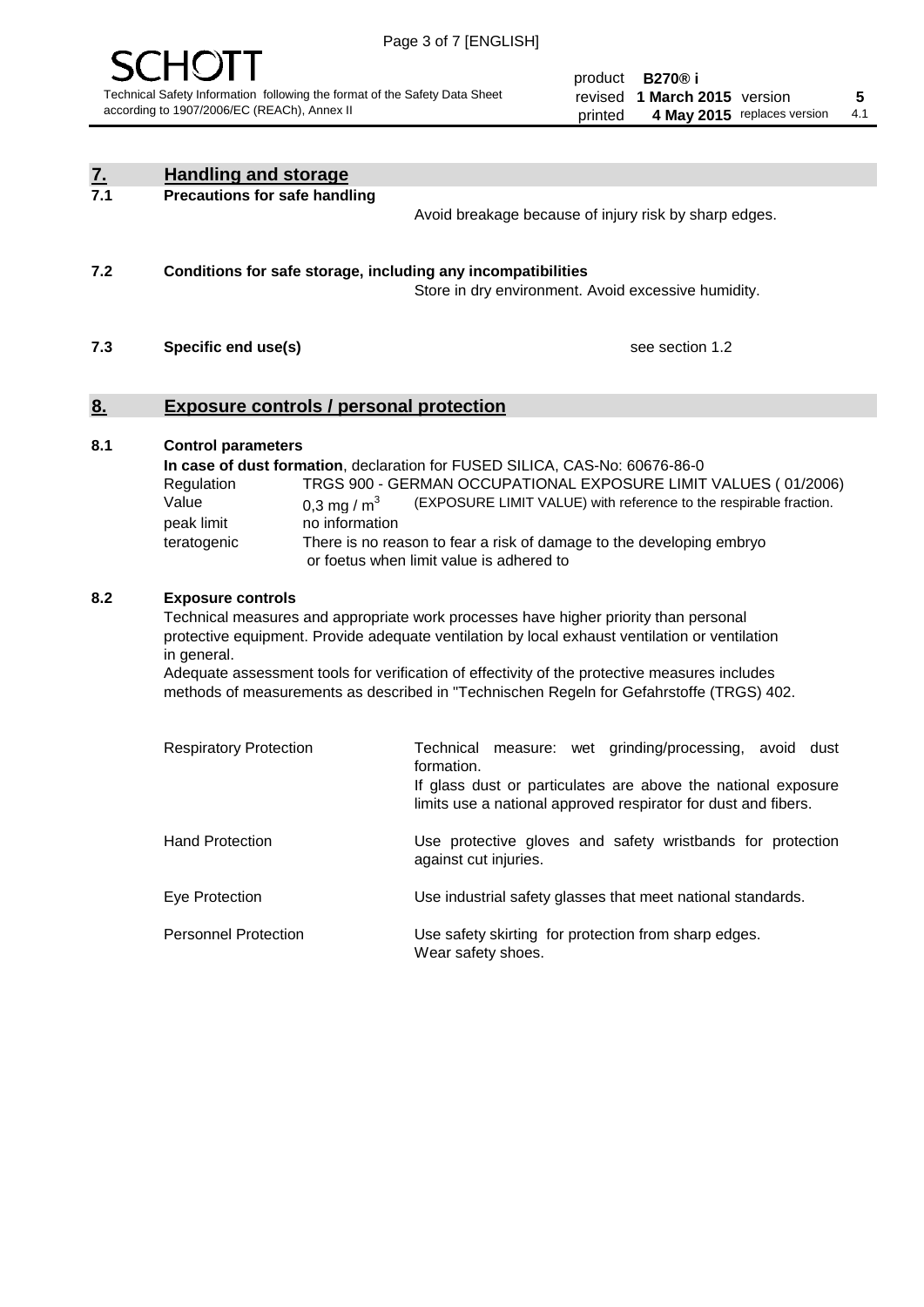### **9. Physical and chemical properties**

#### **9.1 Information on basic physical and chemical properties**

|     | Appearance                            |                                                    |
|-----|---------------------------------------|----------------------------------------------------|
|     | <b>Physical state</b>                 | solid                                              |
|     | <b>Colour</b>                         | transparent or coloured                            |
|     | <b>Odour</b>                          | odourless                                          |
|     | pH-value                              | not applicable                                     |
|     | Boilling point/boilling range         | not applicable                                     |
|     | Melting point/melting range           | 536 °C                                             |
|     |                                       | Transformation temperature according to ISO 7884-8 |
|     | <b>Flashpoint</b>                     | not combustible                                    |
|     | <b>Combustibility</b>                 | not combustible                                    |
|     | Ignition temperature                  | none                                               |
|     | <b>Auto flammability</b>              | none                                               |
|     | Danger of explosion                   | none                                               |
|     | <b>Explosive limits upper / lower</b> | none                                               |
|     | <b>Oxidizing characteristics</b>      | none                                               |
|     | Vapour pressure                       | not applicable                                     |
|     | Density (20 °C)                       | $2,56$ g/ccm                                       |
|     | <b>Water solubility</b>               | not applicable                                     |
|     | <b>Fat solubility</b>                 | not applicable                                     |
|     | n-octanol-water partition coefficient | not applicable                                     |
|     | <b>Other information</b>              | none                                               |
| 9.2 | <b>Other information</b>              | none                                               |

## **10. Stability and Reactivity**

#### **10.1 Reactivity**

Glass is a stable material. Glass is inert to many chemicals, but may react to hot, strong alkaline solutions and with hydrofluoric, fluorosilicic and phosphoric acids. When heated to temperatures above the melting point, metal oxide fumes may be emitted.

Glass is an amorphous, inorganic, usually transparent or translucent substance consisting of a mixture of silicates or sometimes borates or phosphates as glass formers. With additions of modifiers a melt is produced at high temperatures, that cools to a solid state without crystallization.

#### **10.2 Chemical stability**

Glass is stable at normal environmental conditions.

**10.3 Possibility of hazardous reactions** 

No hazardous reactions at intended use.

| 10.4 | <b>Conditions to avoid</b>              | see section 10.1 |
|------|-----------------------------------------|------------------|
| 10.5 | Incompatible materials                  | see section 10.1 |
| 10.6 | <b>Hazardous decomposition products</b> | see section 10.1 |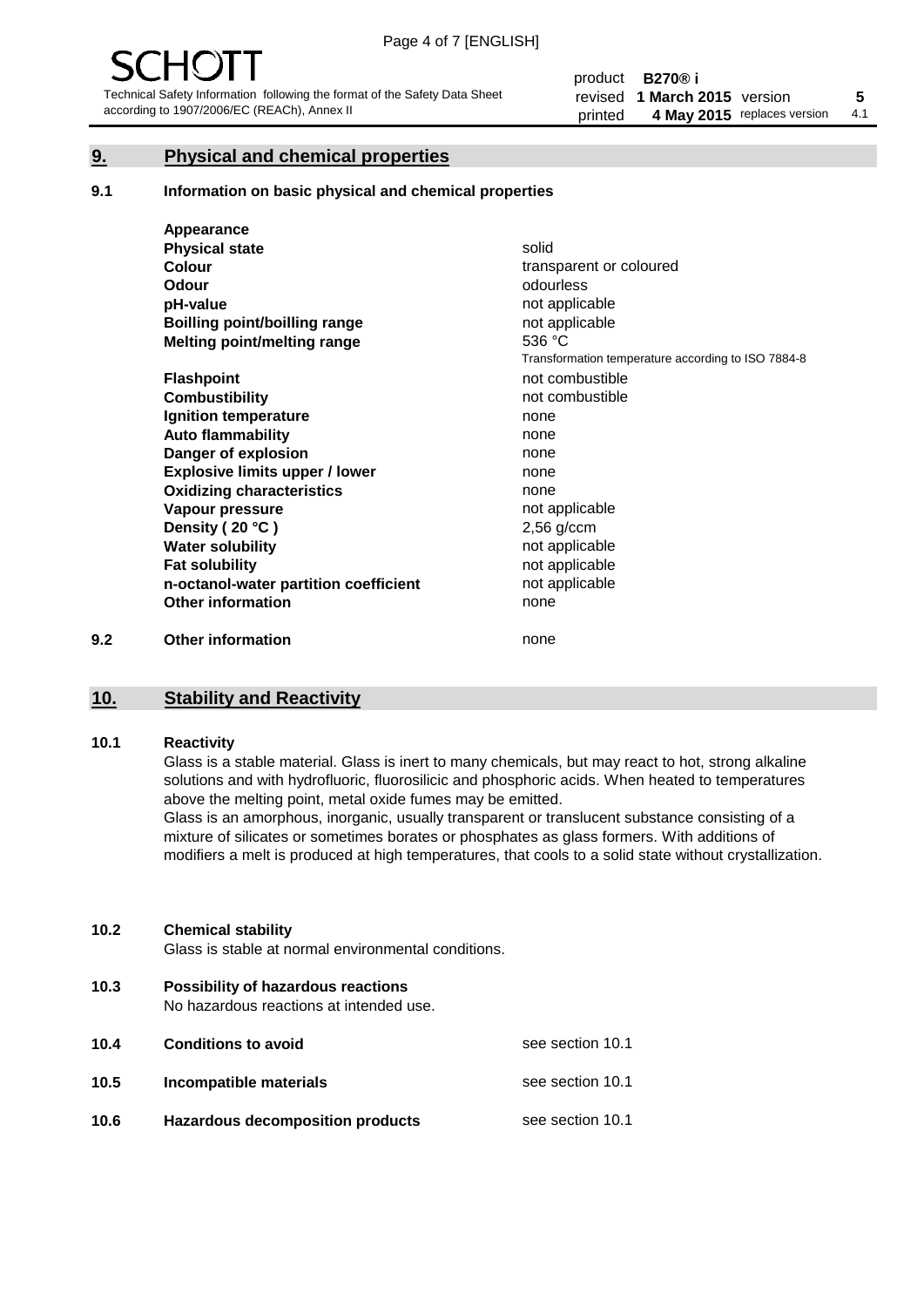

#### **11. Toxicological information**

**11.1 Information on toxicological effects** Toxicological data are not available.

### **12. Ecological information**

- **12.1 Toxicity**
- **12.2 Persistence and degradability**
- **12.3 Bioaccumulative potential**
- **12.4 Mobility in soil**
- **12.5 Results of PBT and vPvB assessment**
- **12.6 Other adverse effects**

#### **13. Disposal considerations**

**13.1 Waste treatment methods**

Disposal according to local regulations

unknown unknown unknown unknown

unknown unknown

| <u>14.</u>                                                                      | <b>Transport information</b>      |                     |
|---------------------------------------------------------------------------------|-----------------------------------|---------------------|
| 14.1                                                                            | <b>UN Number</b>                  | no requirements     |
| 14.2                                                                            | <b>UN Proper Shipping Name</b>    | no requirements     |
| 14.3                                                                            | <b>Transport hazard class(es)</b> | no requirements     |
| 14.4                                                                            | Packing group                     | no requirements     |
| 14.5                                                                            | <b>Environmental hazards</b>      | no requirements     |
| 14.6                                                                            | Special precautions for user      | see sections 6 to 8 |
| 14.7<br>Transport in bulk according to Annex II of MARPOL73/78 and the IBC Code |                                   |                     |
|                                                                                 |                                   | no requirements     |

#### **15. Regulatory information**

#### **15.1 Safety, health and environmental regulations/legislation specific for the substance or mixture**

**REACH** Under REACH glass is classified as a "Substance". According to Appendix V Number 11 of the REACh regulation glass is exempted from registration if specified conditions are met. SCHOTT AG, Advanced Optics has examined this conditions for its products. This glass is not subject to registration.

**RoHS** This glass does not contain - according to our knowledge - materials in concentrations, whose placing on the market is forbidden in accordance to the current requirements of the European Directive 2011/65/EU.

#### **United Nations Globally Harmonized System (UN-GHS) related to safety information.**

This information considers also the requirements of the UN-GHS related to safety information.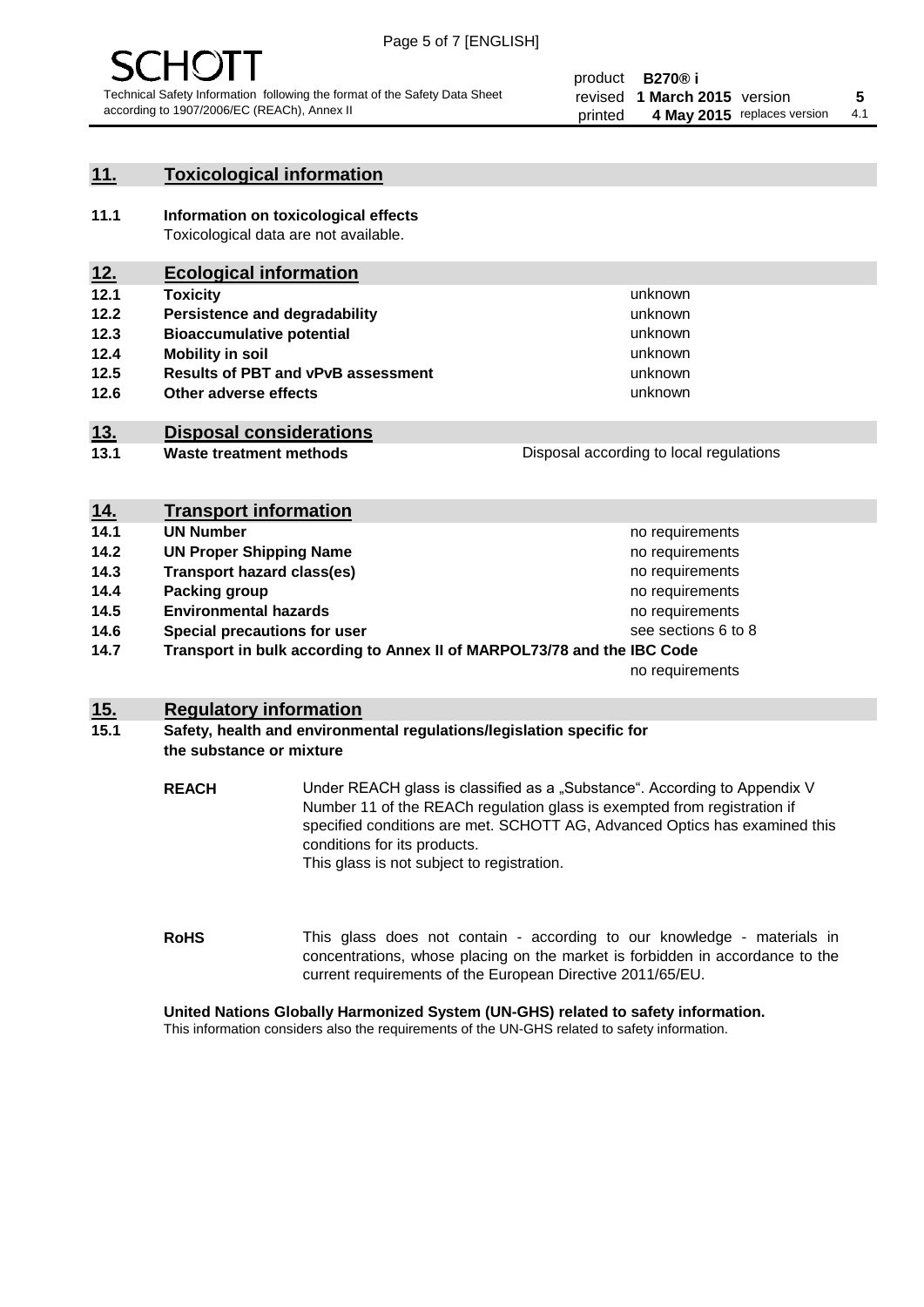#### product **B270® i** revised **5 1 March 2015** version printed 4 May 2015 replaces version 4.1

#### **15.2 Chemical Safety Assessment**

A Chemical Safety Assessment has not been carried out.

### **16. Other information**

#### **16.1 Composition of mixture according to raw materials, based on the oxides.**

| chemical          |               | proportion    | <b>SVHC (REACH)</b> | Reg.  | <b>OSHA</b>                                             | <b>ACGIH</b>        | Carc. |
|-------------------|---------------|---------------|---------------------|-------|---------------------------------------------------------|---------------------|-------|
| name              | <b>CAS-No</b> | of weigth (%) | (Y/N)               | (Y/N) | <b>PEL</b>                                              | TLV                 | (Y/N) |
| Barium Oxide      | 1304-28-5     | $1 - 10$      | No                  | Yes   | $0.5 \text{ mg/m}^3$ 0.05 mg/m <sup>3</sup>             |                     | No    |
| Calcium Oxide     | 1305-78-8     | $1 - 10$      | No                  | Yes   | $5 \text{ mg/m}^3$                                      | $2 \text{ mg/m}^3$  | No    |
| Potassium Oxide   | 12136-45-7    | $1 - 10$      | No                  | No.   | N/A                                                     | N/A                 | No    |
| Sodium Oxide      | 1313-59-3     | $10 - 20$     | No                  | No    | N/A                                                     | N/A                 | No    |
| Antimony Trioxide | 1309-64-4     | < 1           | No                  | Yes   | $0.5 \,\mathrm{mq/m^3}$ 0.5 mg/m <sup>3</sup>           |                     | Yes   |
| Silica            | 14808-60-7    | $70 - 80$     | No                  | Yes   | 0.1 mg/m <sup>3</sup> 0.025 mg/m <sup>3</sup>           |                     | No    |
| Titanium Oxide    | 13463-67-7    | < 1           | No                  | Yes   | $15 \text{ mg/m}^3$                                     | $10 \text{ ma/m}^3$ | No    |
| Zinc Oxide        | 1314-13-2     | $1 - 10$      | No                  | Yes   | 5 mg/m <sup>3</sup> (fume) 2 mg/m <sup>3</sup> (R dust) |                     | No    |
|                   |               |               |                     |       |                                                         |                     |       |

**The classification and limiting values are valid for the raw materials, see section 3. Glass is not a substance of very high concern (SVHC).**

#### **Explanations to the data in the table**

| SVHC(REACH)        | The raw material is listed in the candidate list of the substances of very high<br>concern                                                                 |
|--------------------|------------------------------------------------------------------------------------------------------------------------------------------------------------|
| Reg.               | Regulated chemical substance per list OSHA Regulations (Standards - 29 CFR)<br>Subpart 1910.1000 Tables Z1 to Z3 Limits for Air Contaminants               |
| OSHA / PEL         | Permissible exposure limit – for chemical materials, issued by the OSHA                                                                                    |
| <b>ACGIH / TLV</b> | Threshold limit value - chemical substances classification by the ACGIH                                                                                    |
| <b>OSHA</b>        | Occupational Safety and Health Administration, an organization of the US.<br>Department of Labor (www.osha.gov).                                           |
| <b>ACGIH</b>       | American Conference of Governmental Industrial Hygienists (ACGIH), an<br>member-based organization that advances occupational and environmental<br>health. |
| Carc.              | Chemical substance classified as carcinogen                                                                                                                |